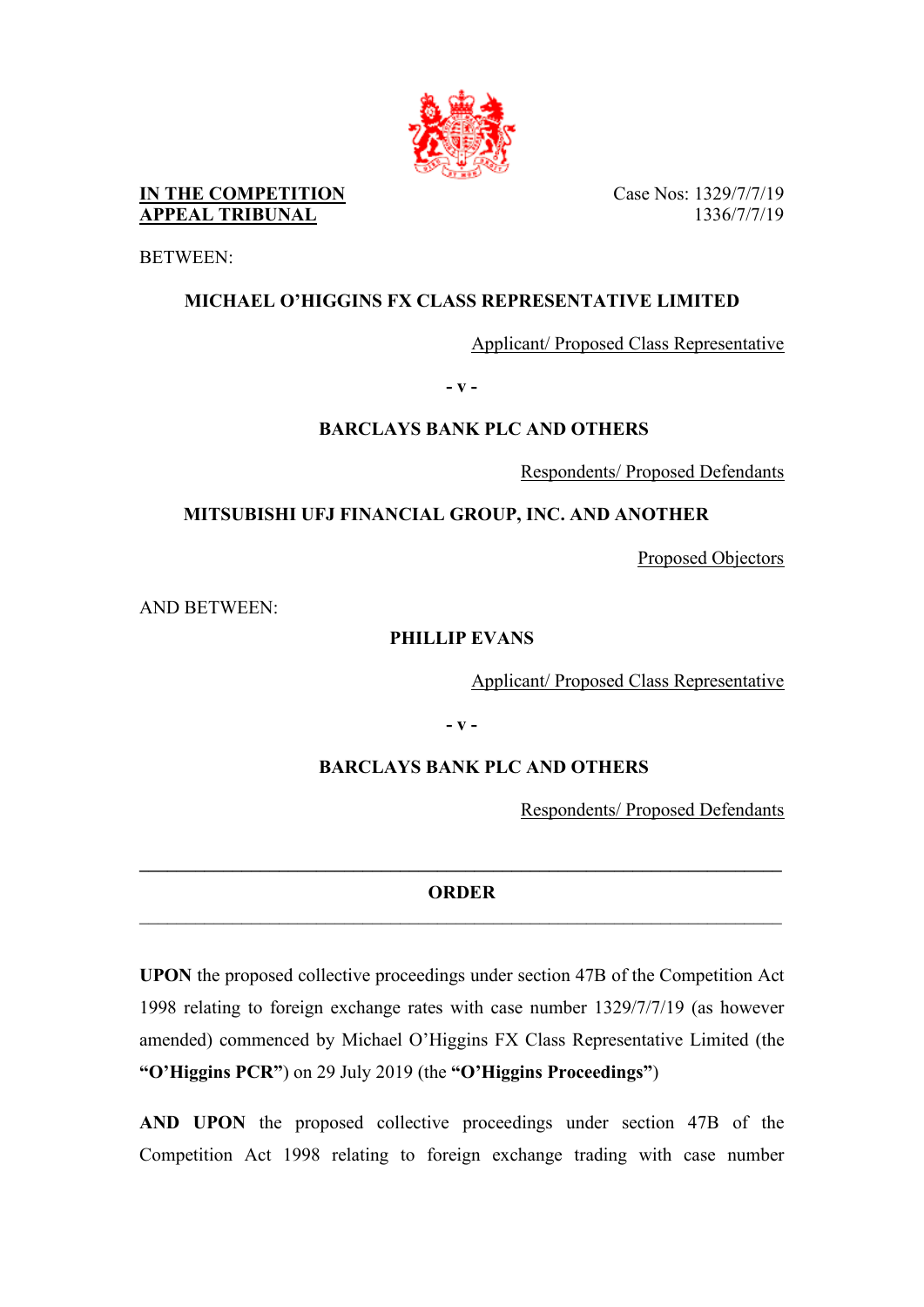1336/7/7/19 (as however amended) commenced by Mr Phillip Evans on 11 December 2019 (the **"Evans Proceedings"**)

**AND UPON** reading the applications of: (i) the O'Higgins PCR filed on 29 July 2019 in the O'Higgins Proceedings; and (ii) Mr Evans filed on 11 December 2019 in the Evans Proceedings for a collective proceedings order pursuant to section 47B of the Competition Act 1998 and Rule 75 of the Competition Appeal Tribunal Rules 2015 (S.I. 2015 No. 1648) (the **"Tribunal Rules"**) (individually, a **"CPO Application"**; together, the **"CPO Applications"**)

**AND HAVING REGARD TO** the terms of: (a) the Tribunal's Order in the O'Higgins Application made on 6 November 2019 (the **"O'Higgins Directions Order**"); and (b) the Tribunal's Confidentiality Ring Order in the O'Higgins Application made on 6 November 2019 (the **"O'Higgins Confidentiality Ring Order"**)

**AND UPON** the application by the Seventh and Eighth Proposed Defendants in the Evans Application (together, **"MUFG"**) to be admitted as parties with an interest in the O'Higgins Application pursuant to Rule 76(10)(c) of the Tribunal Rules by letter dated 5 February 2020

**AND UPON** hearing counsel for the parties at a case management conference on 13 February 2020

**AND UPON** the Tribunal being informed by counsel for the Proposed Defendants in the O'Higgins Application that, subject to certain reservations of rights, there are no issues relating to the identity and/or funding of the O'Higgins PCR that would preclude it from being authorised as a suitable Class Representative pursuant to Rule 78 of the Tribunal Rules for determination as preliminary issues pursuant to paragraph 13 of the O'Higgins Directions Order

**AND UPON** the Proposed Defendants in the O'Higgins Application reserving their rights to apply for security for costs and to raise issues relating to the identity and/or funding of the O'Higgins PCR at a later stage

**AND UPON** the O'Higgins PCR agreeing to treat any documents disclosed to it from the Evans Proceedings in accordance with Rule 102 of the Tribunal Rules as if it were a party to the Evans Proceedings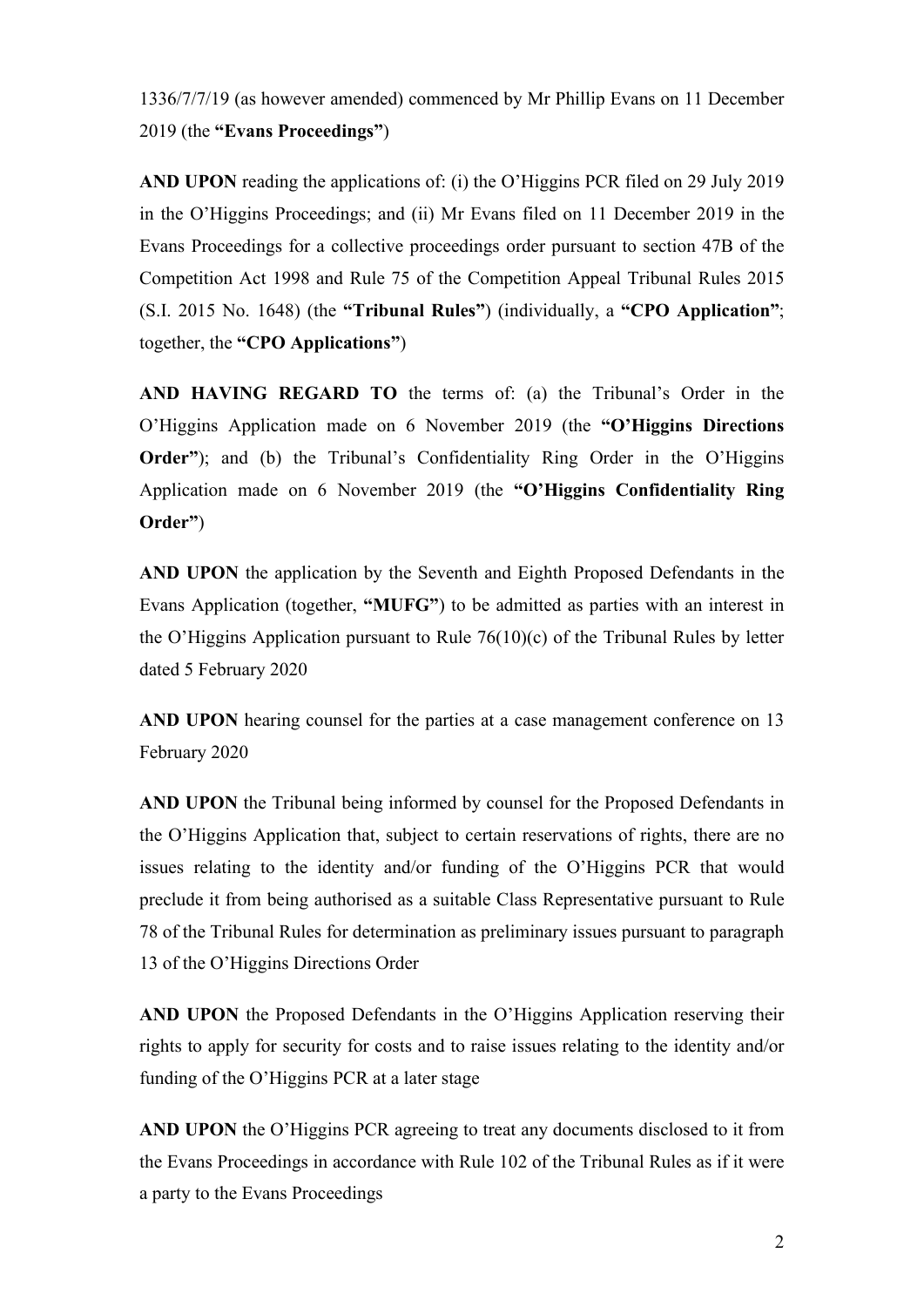**AND UPON** Mr Evans agreeing to treat any documents disclosed to him from the O'Higgins Proceedings in accordance with Rule 102 of the Tribunal Rules as if he were a party to the O'Higgins Proceedings

**AND UPON** the parties to this Order ("**All Parties**"): (a) agreeing under Rule 102(2)(c) of the Tribunal Rules; and (b) insofar as documents have been disclosed into a confidentiality ring, seeking the Tribunal's permission under Rule 102(3) of the Tribunal Rules, that, subject to and in accordance with the terms of this Order (and any further order):

- i. documents that have been or are provided (including, for the avoidance of doubt, documents that have been disclosed, served or filed) in the O'Higgins Proceedings may be used by All Parties for the purpose of the Evans Proceedings;
- ii. documents that have been or are provided (including, for the avoidance of doubt, documents that have been disclosed, served or filed) in the Evans Proceedings may be used by All Parties for the purpose of the O'Higgins Proceedings; however
- iii. All Parties shall have liberty to apply to vary this in accordance with paragraph [8](#page-5-0) of this Order.

### **IT IS ORDERED THAT:**

### **Forum of the Evans Proceedings**

1. Pursuant to Rules 18, 52 and 74 of the Tribunal Rules, the Evans Proceedings be treated as proceedings in England and Wales.

# **MUFG's application to be admitted as parties with an interest in the O'Higgins Application**

2. MUFG be admitted in the O'Higgins Application as parties with an interest seeking to object to the CPO Application pursuant to Rule  $76(10)(c)$  of the Tribunal Rules and hereafter be referred to as the Proposed Objectors in respect of the O'Higgins Application. For the avoidance of doubt, Rule 102 is applicable to documents disclosed to MUFG as a Proposed Objector in the O'Higgins Application subject to paragraphs 6 and 7 of this Order below.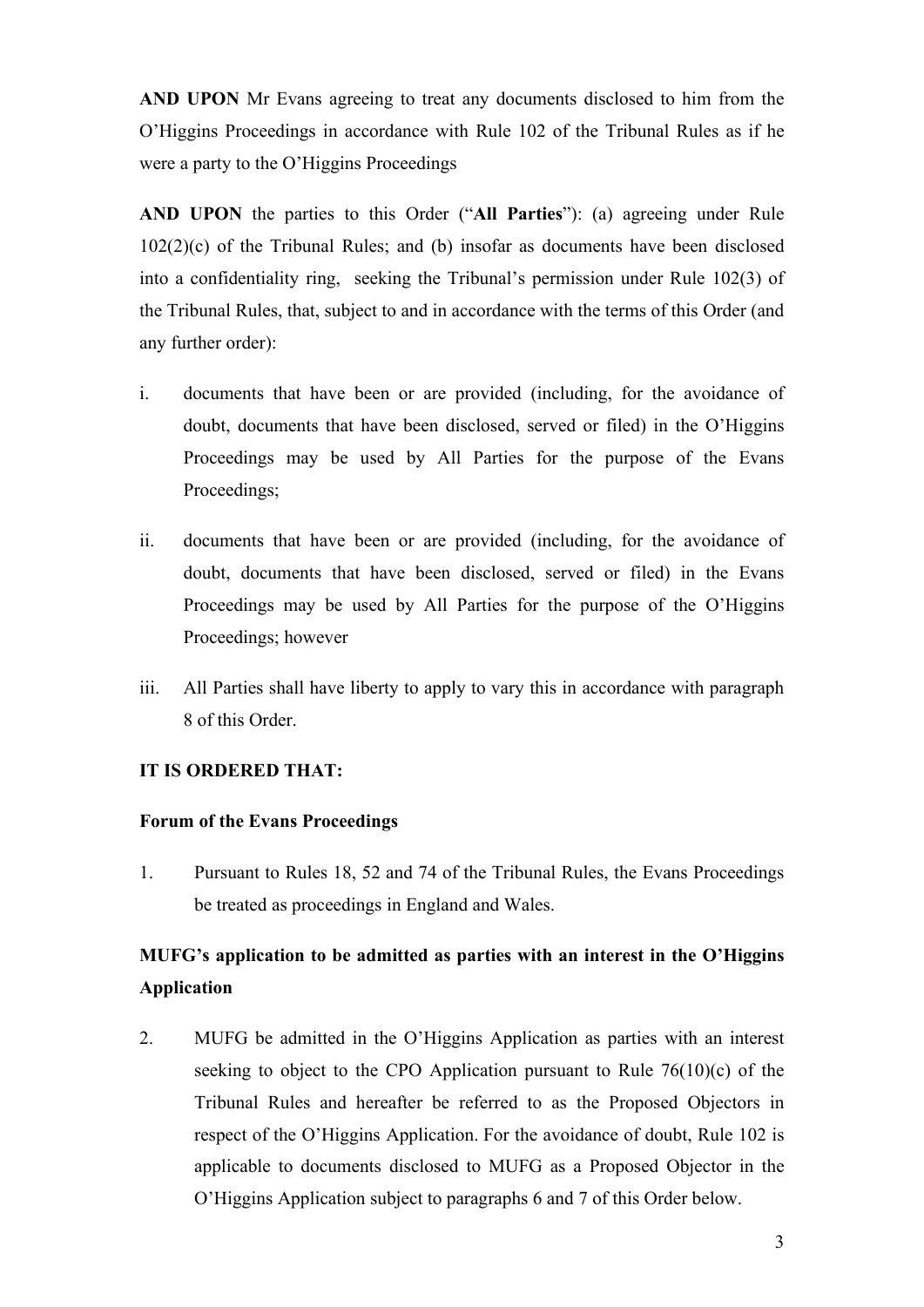### **Confidentiality**

3. A confidentiality ring (the **"Joint Confidentiality Ring"**) be established by separate order (the **"Joint Confidentiality Ring Order"**) which differentiates between **"Inner Confidentiality Ring Information"** and **"Outer Confidentiality Ring Information"** (as there defined). Information disclosed into the Joint Confidentiality Ring pursuant to this Order is to be disclosed as Outer Confidentiality Ring Information unless otherwise stated, subject to and in accordance with the Joint Confidentiality Ring Order.

### **Exchange of documents provided to date in each CPO Application**

- <span id="page-3-0"></span>4. By 4pm on 21 February 2020, or within one business day of the Joint Confidentiality Ring being established (whichever is later), the exchange of documents provided (which includes, for the avoidance of any doubt, documents disclosed, served or filed) to date in the CPO Applications (excluding all correspondence, unless that correspondence has already been provided to the Tribunal) shall take place as follows:
	- a. All documents provided (including, for the avoidance of any doubt, documents disclosed, served or filed) to date, to or by the Proposed Defendants to the O'Higgins Application, including the two Decisions of the European Commission in Case COMP/40135 – FOREX dated 16 May 2019, which were disclosed pursuant to paragraphs 5 and 6 of the O'Higgins Directions Order (the **"Decisions"**), shall be provided by the party that provided the document(s) (hereafter the **"Providing Party"**) to Mr Evans and MUFG. Any document (or part thereof) which contains Confidential Information as defined in the O'Higgins Confidentiality Ring Order shall be provided to Mr Evans and MUFG by way of disclosure into the Joint Confidentiality Ring (this includes, for the avoidance of doubt, the Decisions).
	- b. All documents provided (including, for the avoidance of any doubt, documents disclosed, served or filed) to date, to or by the Proposed Defendants to the Evans Application shall be provided by the Providing Party to the O'Higgins PCR. The following documents shall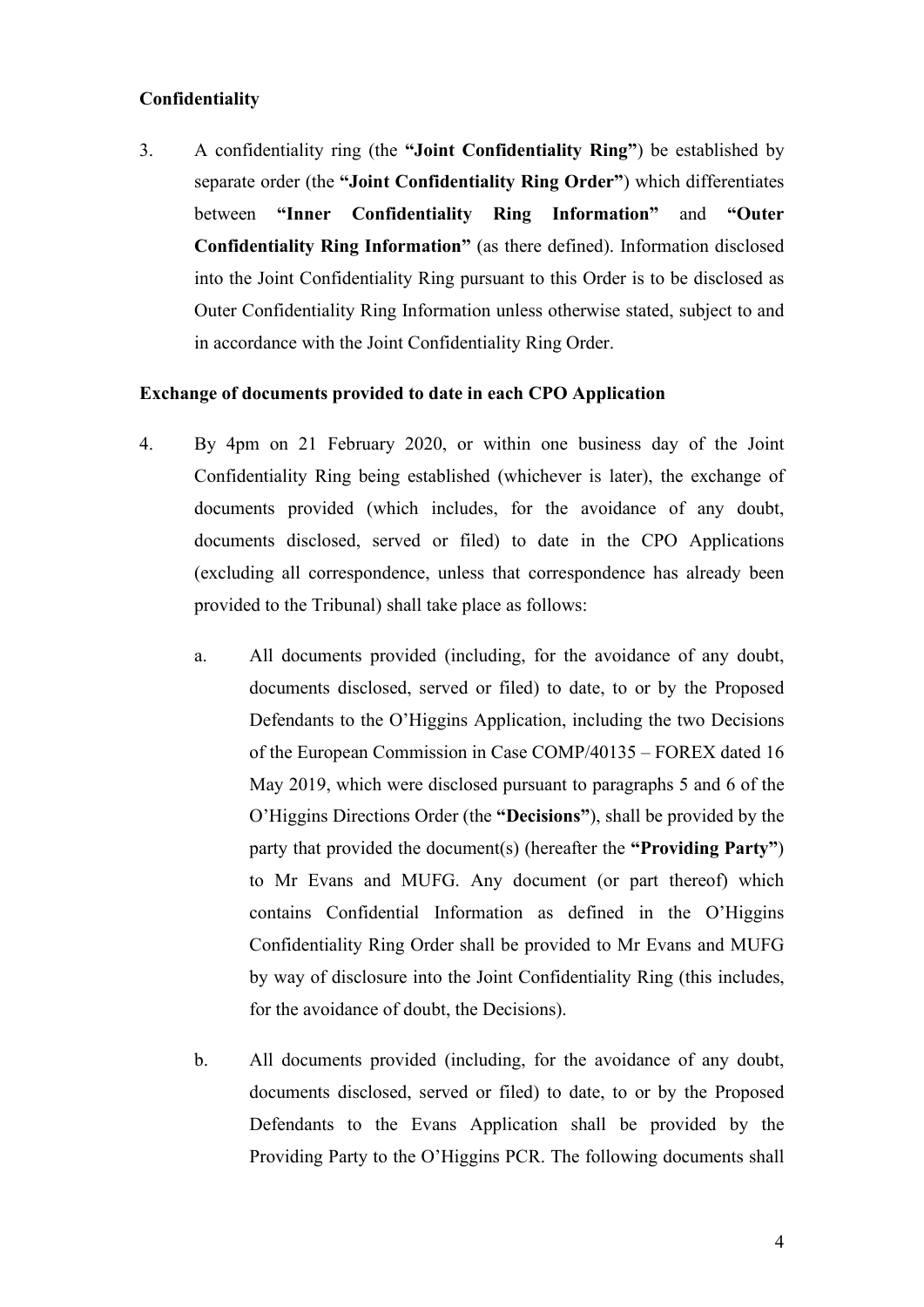be provided to the O'Higgins PCR by way of disclosure into the Joint Confidentiality Ring:

- <span id="page-4-0"></span>i. The Litigation Funding Agreement which appears as Exhibit PGE4 to the First Witness Statement of Phillip Gwyn James Evans dated 10 December 2019; and
- <span id="page-4-1"></span>ii. The after-the-event insurance policy applicable to the Evans Application, which appears as Exhibit PGE5 to the First Witness Statement of Phillip Gwyn James Evans dated 10 December 2019.
- c. Mr Evans shall serve the documents referred to in paragraphs [4.b.i](#page-4-0) and [4.b.ii](#page-4-1) of this Order on the Proposed Defendants to the Evans Application by way of disclosure into the Joint Confidentiality Ring.

# **Future provision of documents on all parties to the O'Higgins Proceedings and the Evans Proceedings**

- 5. While both the O'Higgins Proceedings and the Evans Proceedings remain extant and neither has been stayed, unless either the Tribunal directs otherwise or All Parties agree otherwise:
	- a. All documents filed after the date of this Order in either the O'Higgins Proceedings or the Evans Proceedings shall be provided by the party filing the document(s) to All Parties (subject to and in accordance with the Joint Confidentiality Ring Order, where appropriate); and
	- b. All documents otherwise provided after the date of this Order (including for the avoidance of any doubt, documents disclosed or served) to all parties to either the O'Higgins Proceedings or the Evans Proceedings shall be provided by the Providing Party to All Parties (subject to and in accordance with the Joint Confidentiality Ring Order, where appropriate).

### **Use of documents provided pursuant to this Order**

<span id="page-4-2"></span>6. Pursuant to Rule 102(2) and (3) of the Tribunal Rules, All Parties are permitted to use all documents provided (including, for the avoidance of any